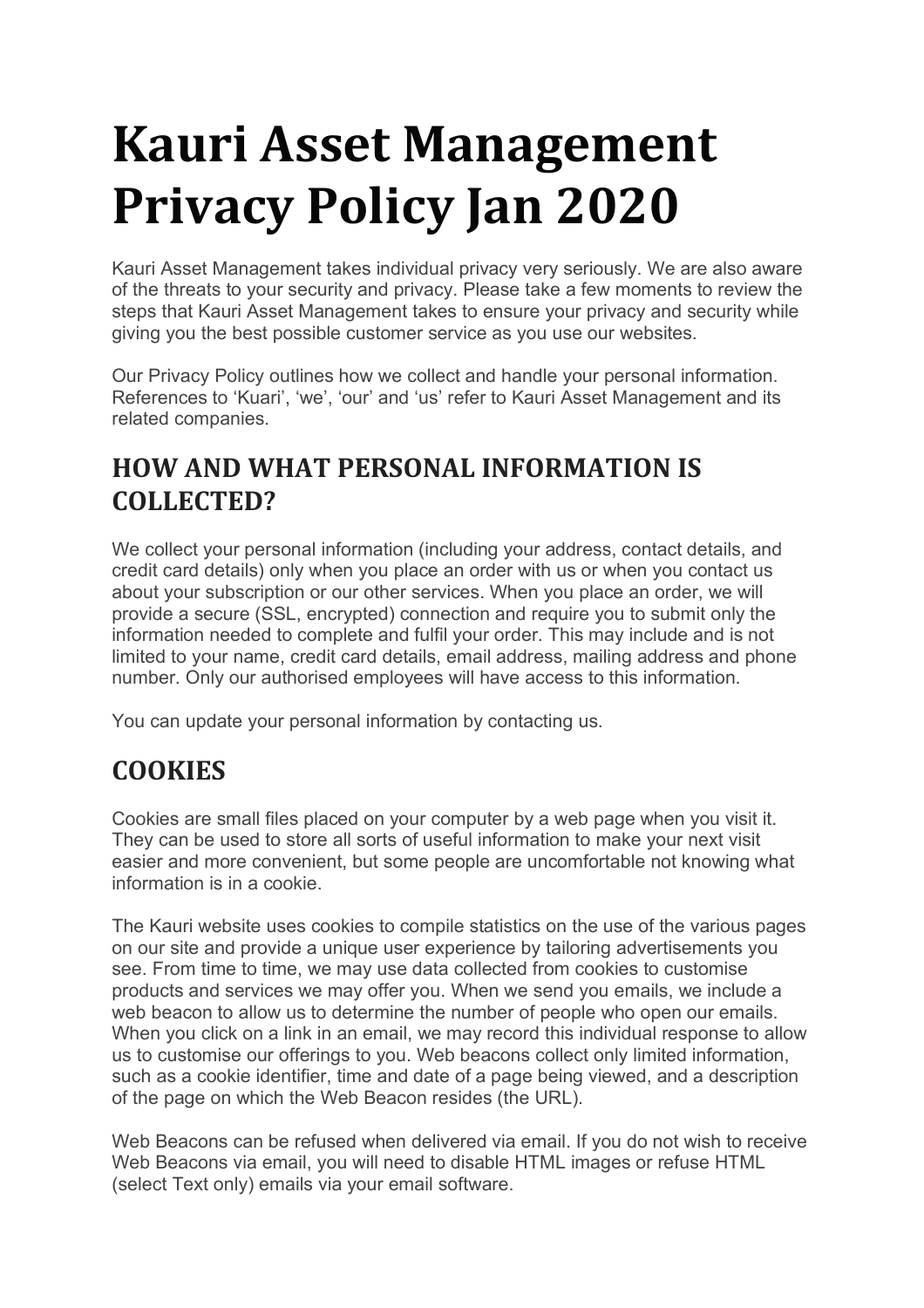When we send you emails we may also include tracking that identifies what marketing material you watch or read. This tracking makes you personally identifiable since we use your email address.

#### **HOW WE USE YOUR PERSONAL INFORMATION**

Your personal information may be used to:

- Verify your identity when we are speaking with you;
- Assist you to subscribe to our services and products;
- Administer and manage our services, including charging and billing;
- Research and develop our services;
- Promote and market services and products to you. Where we do so, we will

always provide you with an opportunity to let us know if you do not wish to receive marketing and promotions from us.

If some or all of the personal information we require is not collected, we may be unable to efficiently provide you with the services you require.

#### **WHO CAN ACCESS MY PERSONAL INFORMATION?**

Only authorised employees of Kauri have access to any information you provide. We may turn over any pertinent information to any legal or regulatory authority that has a demonstrable right and takes the proper steps to access it. We may also, if necessary, provide your personal information to our lawyers, accountants, auditors and other third parties (such as but not limited to IT providers) who provide services to us or act on our behalf, for the purposes of giving effect to the services you request from us, to improve support and provide a better, more relevant experience for you*,* or as necessary to conduct our business.

Where your personal information is disclosed, it is provided through secure, encrypted e-mails to reputable third parties and we will ensure that the information is to be held, used or disclosed consistently with the Australian Privacy Principles.

If you inquire about one of your subscriptions, we may ask you to submit some additional information only to verify your identity. Remember, in this case we only ask you to confirm information you have already given us.

You have the right to contact us and ask what information we may hold about you. Before you can obtain access to any information held by Kauri about you, your identity will first need to be verified. A fee may apply for such access.

## **WHAT IF SOME OF THE INFORMATION HELD IS INCORRECT?**

We endeavour to keep all information about you up-to-date. If any information held is incorrect please contact us.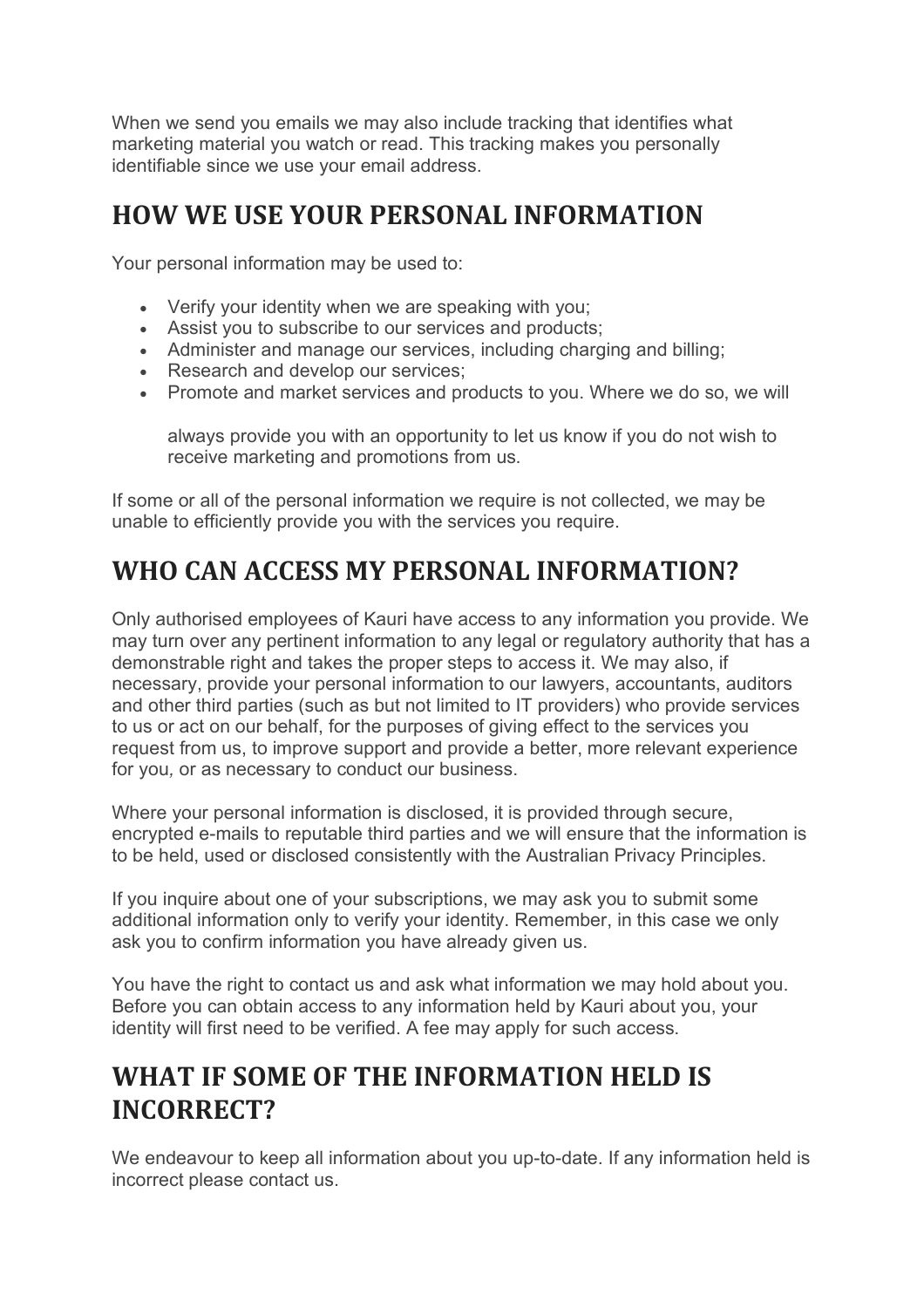## **CONSENT TO USE AND DISCLOSURE OF YOUR PERSONAL INFORMATION**

By subscribing to a Kauri service, you consent to being sent news and offers related to your subscription or that may suit your interests by Kauri, related companies and carefully selected organisations. On occasions, Kauri may provide your mailing address to third parties for direct marketing purposes. If at any time you do not wish your mailing address to be used for direct marketing or receive news and offers from carefully selected organisations, please contact us directly by email, post or phone. It is a requirement that all newsletters, updates and special reports be sent electronically. If you no longer wish to receive these services you may cancel your subscription at any time.

We may occasionally send you marketing emails. Our email marketing is permission based. If you received a mailing from us, it is because you are a subscriber or have otherwise consented to the terms of this privacy policy. You may unsubscribe at any time by post, by phone, or by clicking the unsubscribe link at the bottom of each email. We do not rent or sell email addresses to companies outside the Kauri group.

## **PERSONAL INFORMATION AND DATA SECURITY**

Your data is stored on our behalf on Agora Inc's databases and servers located in the US, so it is necessary to disclose your personal information to Agora Inc for this purpose. Kauri ensures all data collected is protected and secure against unauthorised access, alteration or deletion. Any data you submit to us through an online order form is transferred to us via a Secure Sockets Layer — an encryption protocol — and is kept in databases that cannot be accessed from outside our firewall. Our firewall is a mechanism that prevents access to our servers by anyone outside of the company.

The Kauri website and e-mails may contain links to third party websites. Should you choose to click these links please be aware that our privacy policy will no longer apply. Please read and understand the privacy policy of the third-party website before continuing further.

#### **GOOGLE UPDATES**

Starting from 15 May 2017, where users have chosen to enable Google to associate their web and app browsing history with their Google account, and to use information from their Google account to personalise ads, Google will use data from its signed-in users together with your Google Analytics data to build audience lists for crossdevice remarketing.

Google Analytics will collect Google-authenticated identifiers associated with users' Google Accounts and will temporarily join these identifiers to our Google Analytics data